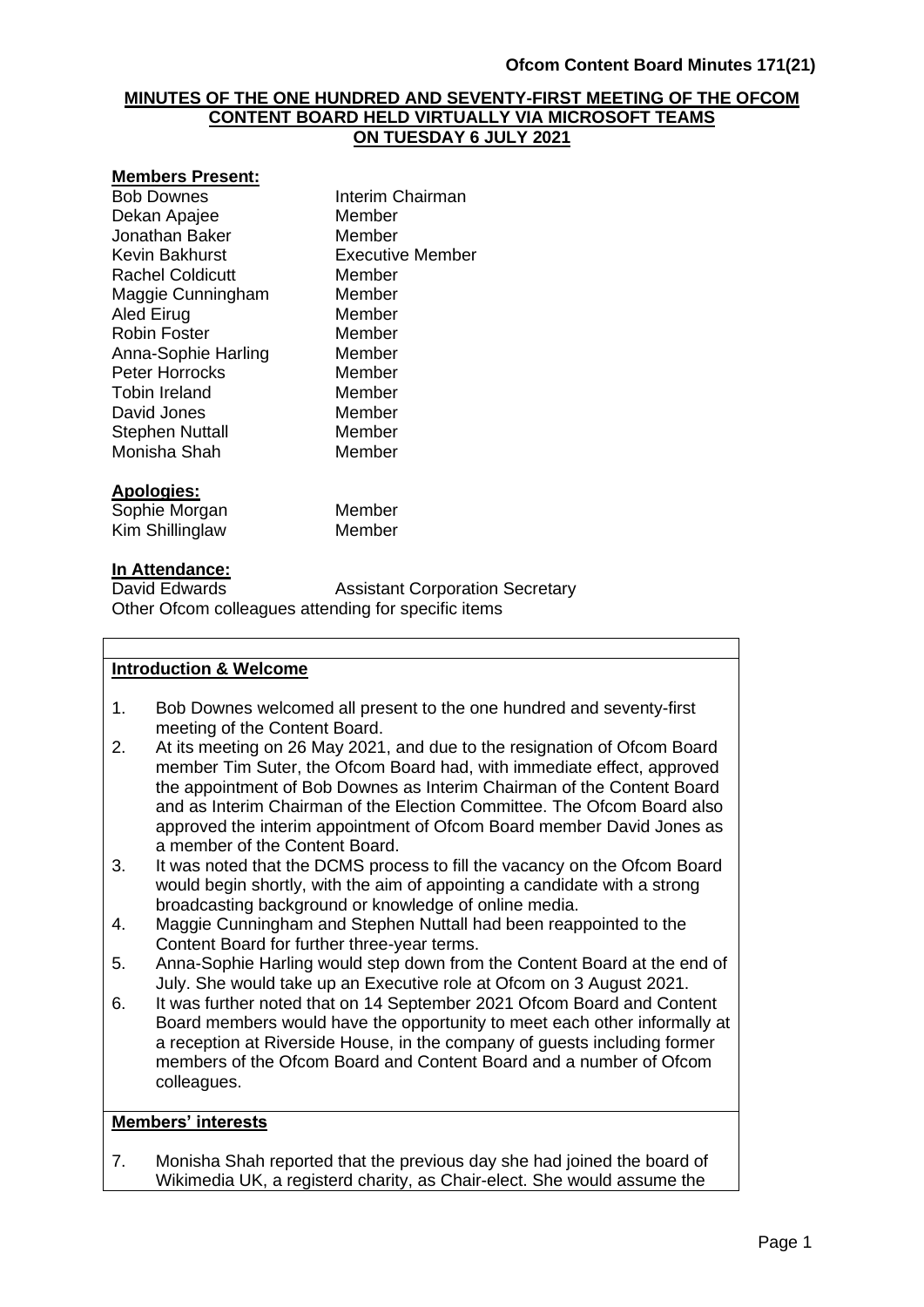role of Chair from 1 October 2021.

8. At the 24 November 2020 meeting of the Content Board Peter Horrocks had declared that, in the context of the BBC's independent Dyson inquiry into how Martin Bashir's Panorama interview with Princess Diana had been obtained in 1995, he had been Martin Bashir's editor whilst working at the BBC. Peter confirmed to the Board that he had not been called to give evidence to the inquiry and, in the circumstances, the Board concurred that a potential conflict of interest no longer remained.

#### **Minutes of the Content Board Meeting held 4 May 2021 – CB Minutes 170(21), Actions List and Matters Arising**

- 9. The minutes of the Content Board meeting held on 4 May 2021 were agreed as a true and accurate record for signature by the Chairman.
- 10. There remained two outstanding actions, to schedule discussions about due impartiality and on broadcasting strategy.
- 11. There were no other matters arising.

## **Chairman's update**

- 12. The Chairman reported on recent discussions of the Ofcom Board and focussed on the main areas of work.
- 13. The 23 June 2021 Ofcom Board meeting had included the regular sixmonthly update on key themes and emerging lessons from the Content Board's input to Ofcom's editorial standards work. The update focussed on four key themes: offence; harm; due impartiality; and approaches to content standards regulation on different platforms.

## **Broadcast and Online Content Group Policy updates – CB 19(21)**

- 14. Members had received a paper providing an update on key policy and project areas in the Broadcast and Online Content Group.
- 15. Members were updated further on a wide range of topics, including:
	- Online safety; the Joint Parliamentary Committee on the Draft Online Safety Bill was yet to be established (members were appointed on 22 July 2021) and hearings were not expected to begin until September.
	- Ofcom was working with the Government on outstanding policy issues, including the "comply or explain" approach to Ofcom codes and monitoring/use of safety technology. There were ongoing discussions with the FCA, to better understand the implications of the inclusion of financial harms in the Draft Bill.
	- In relation to Ofcom's online safety work programme, good progress was being made in recruitment of additional Ofcom colleagues. It was noted that Sachin Jogia would join Ofcom in October as Chief Technology Officer, after nine years at Amazon.
	- VSPs; notifications had been received from 17 services (the notification period had closed on 6 May 2021), including TikTok, Twitch, Bitchute, Onlyfans, SnapChat and Vimeo and engagment with services had been positive.
	- A statement and final guidance on protection measures for harmful material was expected to be published in the Autumn (following the June consultation).
	- Diversity; data was being collected for this year's Ofcom joint report on TV and radio and would allow trends to be compared and a stock-take of progress. A stakeholder event was being planned to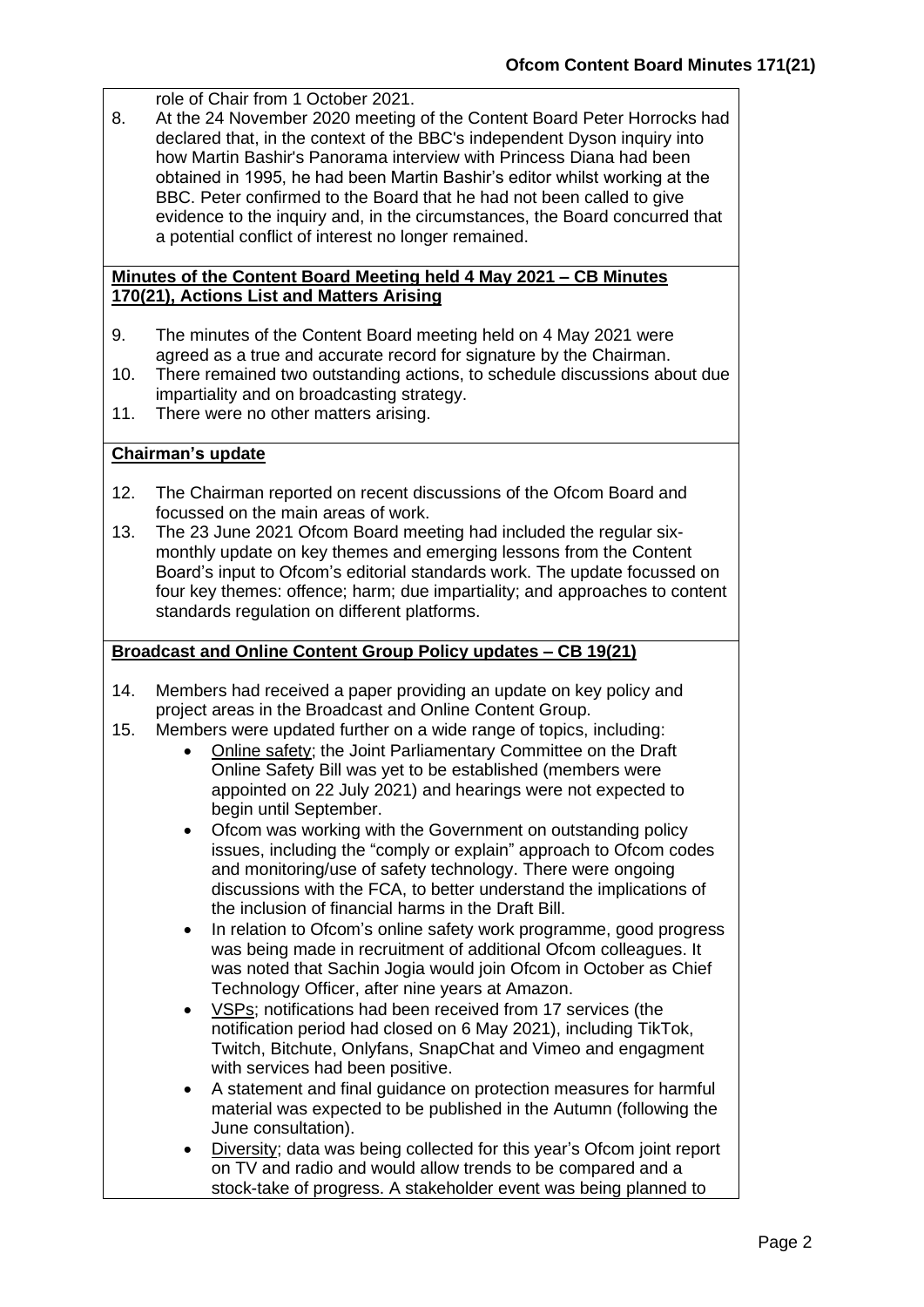coincide with publication in the Autumn.

- Standards and Audience Protection; it was noted that the Annex on broadcast standards in the Ofcom Annual Report and Accounts 2020/21, to be published shortly, would provide more detailed analysis of the themes underlying the complaints data/figures than in previous years. A number of sanctions decisions were highlighted, as were some investigations under Section 3 of the Broadcasting code (rules covering incitement to crime or disorder and hate speech and offence).
- HFSS; the Government had published its response to its 2019 and 2020 consultations on introducing restrictions on the advertising of foods and drinks high in fat, salt and sugar on TV and online. Ofcom's advertising team would continue to engage with DCMS as legislation makes its way through the parliamentary process.
- Regulation of VOD services; the Government was planning to consult on its plans to strengthen the rules for video on demand services to make them comparable to rules for broadcast services.
- Serota review; following the Dyson inquiry, the BBC had launched a review looking into oversight of its editorial practices and procedures, including the robustness and independence of whistleblowing processes in editorial areas and Ofcom was actively engaging with the review.
- BBC work areas; a consultation setting out Ofcom's provisional views on the market position of BBC Sounds had closed in June and responses were under consideration; the BBC had completed its Public Interest Test on the return of BBC Three as a terrestrial channel and Ofcom's competition assessment had begun; the review of BBC Studios was progressing and Ofcom findings were expected to be published in the Autumn (the Executive planned to liaise with a sub-set of Content Board members prior to publication).
- Small Screen: Big Debate; Ofcom's PSB/PSM recommendations to the Government were expected to be published on 15 July 2021 (the statement was shared with members, ahead of publication). A consultation would then be published later in July as part of Ofcom's programme of work related to periodic review of the BBC and its operating licence.
- Other broadcasting matters; the Government's Digital Radio and Audio Review was expected to be published shortly; on 22 June 2021 Ofcom had published its response to the Channel 4 Corporation Statement of Media Content Policy; the Government was about to publish a consultation on a change of ownership of Channel 4, a key question would be whether it would be allowed to be a producer of content; and Ofcom was beginning to plan its approach to the re-licensing of Channel 3 and Channel 5.

### **Update on online safety**

16. Members were updated on the progress of the Executive's online safety work programme. This focused on the policy side of Ofcom's work; advice to and engagement with the Home Office and DCMS, including ongoing discussion about the circumstances in which the Bill would afford Ofcom the ability to require platforms to use automated technologies to detect terror and abuse, the safeguards around the use of such powers and the status of Ofcom codes. The team updated members on the development of strategy for delivering the objectives of the online safety regime, noting that Ofcom would use a broad range of levers including not only rule setting and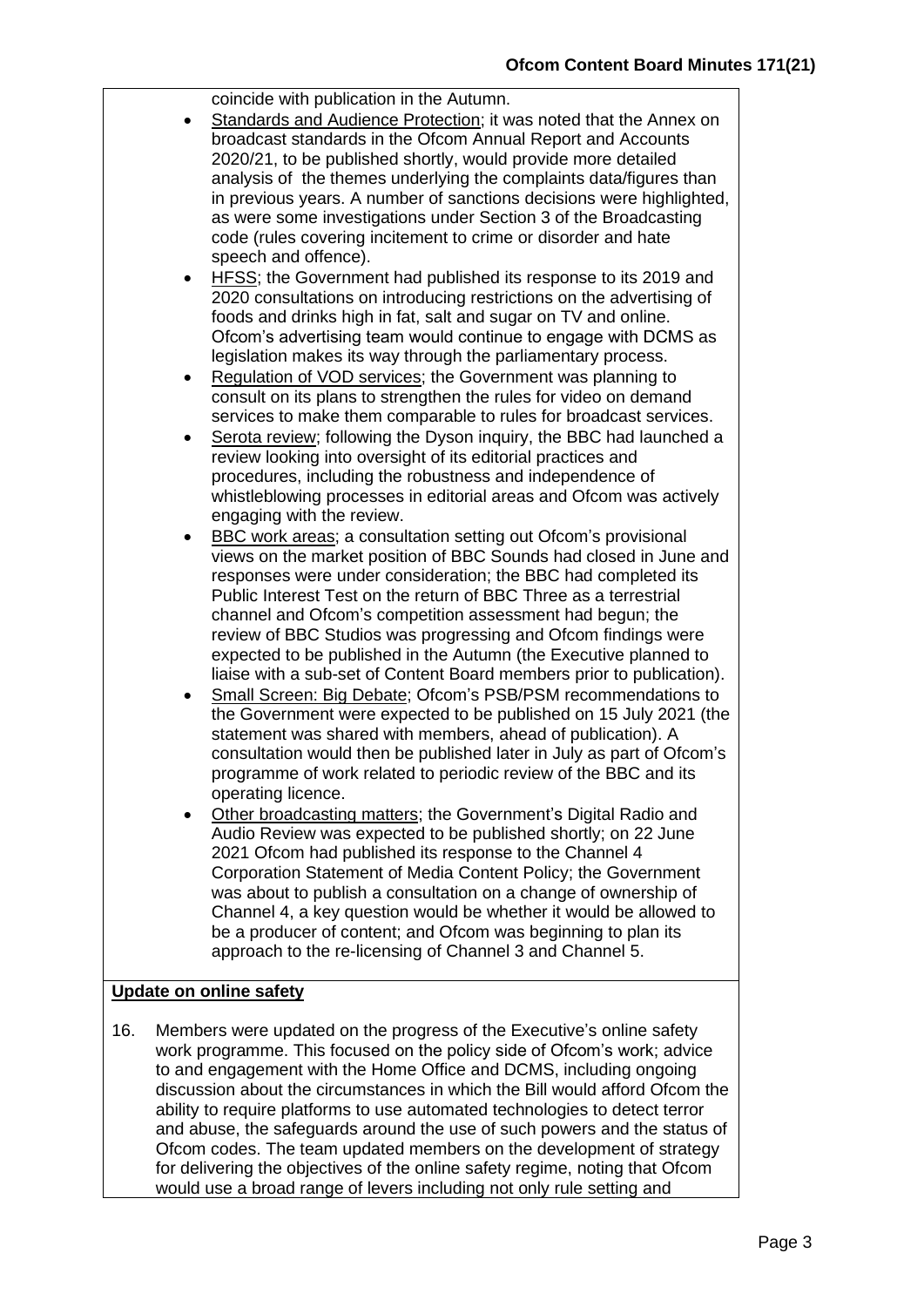enforcement but also softer levers such as transparency reporting and authoritative commentary to drive improvements in the conduct of platforms.

- 17. Issues raised and discussed by members included the use and adequacy of reputational pressure as a lever, it being noted that this lever could be deployed by Ofcom prior to legislation and a need for Ofcom to be proactive in this regard; timescales for compliance with rules, the risk of delays and of Ofcom being 'gamed' by platforms; and the importance of building the public profile of Ofcom's online safety programme of work.
- 18. The Executive expected to return to the Content Board in the Autumn to seek input from members.

## **Overview of EU media policy and recent developments – CB 20(21)**

- 19. Members were provided with a detailed overview of EU media policy and recent developments. It was noted that, post-Brexit, engagement and awareness would remain important for Ofcom to avoid unnecessary regulatory divergence and to improve its own capabilities.
- 20. Issues raised and discussed by members included prioritisation, given the complexity of the media landscape; scope for Ofcom to consider how to regulate better and less than its EU counterparts; the introduction of findability rules for public interest content on media platforms in Germany and concerns about how to make the legislation work and definition of public interest content; and the importance of coordination with regulatory bodies in other parts of the world, eg in Australia and Canada.

# **Media Nations – CB 21(21)**

- 21. Members were briefed on the high-level findings due for publication in Ofcom's Media Nations 2021 report in August, as a main UK report, separate reports for Northern Ireland, Scotland and Wales, and an interactive data report.
- 22. Issues raised and discussed by members included the difference between viewing levels and cultural importance, eg S4C in Wales; a need for consistent metrics for BVoD, whilst noting that this remained a challenge for Ofcom and the broadcasters; value in inclusion of narrative around YouTube and its importance during 2020; a need for granularity in Ofcom's analysis, in particular in relation to VoD, ie the where, why, what and who of consumption; in relation to advertising, it would be useful to consider further which industry verticals were growing and what could be said about CTV and addressable advertising; and the importance of considering more qualitative aspects in analysis, eg young people making use of the BBC as a place to fact check, even if it was not their first News source.

# **Standards and Audience Protection research projects – CB 22(21)**

- 23. Members were briefed on two research projects into audience attitudes and expectations, with findings due to be published in August. The briefing included some video clips from programmes and with participants in the research. The first project related to audience attitudes to potentially offensive language on TV and radio, and the second project related to audience expectations for channels and stations aimed at minority ethnic communities.
- 24. With respect to offensive language, quantitative and qualitative research was undertaken and participants were more concerned about discriminatory language, racist language consistently being found to be offensive, compared to general swearing, because of the perceived harm